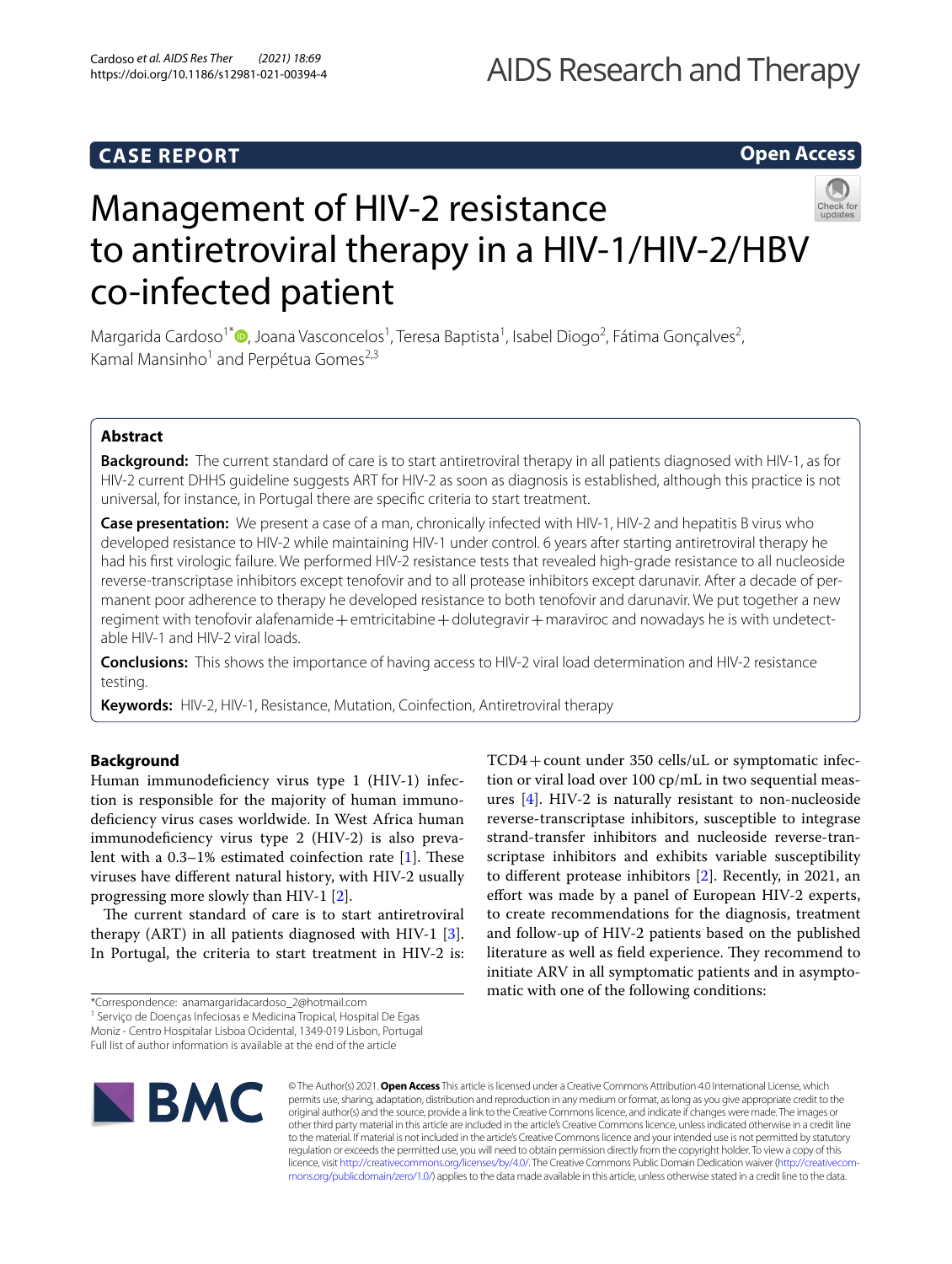- TCD4 + count  $\leq$  500 CD4 + -cells/ $\mu$ L blood,
- TCD4 + decrease of more than 30 cells/ $\mu$ L and year, over a period of more than 3 years,
- Repeatedly detectable HIV-2 RNA in plasma,
- Comorbidities, such as chronic HBV infection [\[5](#page-3-1)].

# **Case presentation**

We present a case of a 54 year old Guinean man, chronically infected with human immunodefciency virus type 1 (HIV-1) subtype B, human immunodefciency virus type 2 (HIV-2) group A and hepatitis B virus (HBV) with negative HBeAg. Previous medical conditions included hypertensive cardiac insufficiency and a chronic kidney disease.

The diagnosis of HIV-1 and HIV-2 coinfection was initially made with serological testing, initially a 4th generation assay, followed by positive HIV-1 and HIV-2 Western Blot. HIV-1 viral load was detected using a commercial assay and HIV-2 viral load was detected using an in-house real-time RT-PCR. HIV-2 resistance testing was done with an in house assay. The viral RNA was extracted from plasma using BioMerieux's Nuclisense® EasyMag® equipment. The integrase and pol genes were amplified using a protocol in house, followed by sequencing by the Sanger method using 8 primers and the BigDye® Terminator v.3.1 Cycle Sequencing Kit. Detection and reading of DNA sequences was performed on the sequencer Automatic ABI Prism ®3100 from Applied Biosystems. Finally the DNA sequences were stored in the RegaDb database, Leuven (Rega Institute; REGA), analyzed using the CromasPro V software. 1.7.6. and interpreted according to the Grade HIV-2 algorithm ([https://bit.ly/378Q3](https://bit.ly/378Q3tK) [tK\)](https://bit.ly/378Q3tK).

The patient was diagnosed in 2001 with an initial CD4 245 cells/uL, during pre-surgical screening. According to Centers for Disease Control and Prevention, Atlanta classifcation, he had category A2 disease. He had not been tested for HIV previously and was probably infected through heterosexual contact. The patient has been followed up twice a year, with viral load monitoring every 6 months in the infectious diseases' ambulatory clinic since July 2001.

In 2001 he started ART with atazanavir/lamivu $dine + \text{nelfin }$ avir  $(ATV/3TC + \text{nelfin }$ avir). Therapy was switched to ATV/3TC+lopinavir and ritonavir (LPVr) in 2007 due to HIV-2 virologic failure [viral load  $(VL) = 388$ cp/mL] with undetectable HIV-1 VL.

In 2011 he had another HIV-2 therapeutic failure (VL=2771  $cp/mL$ ), with undetectable HIV-1 VL, high-grade resistance to all nucleoside/nucleotide reverse transcriptase inhibitors (NRTIs) except tenofovir disoproxil fumarate (TDF) [Q151M, M184V] and highgrade resistance to all protease inhibitors (PIs) inhibitors except for darunavir (DRV) [V47A, L90M] was shown on further testing. Therefore, ART was switched to TDF/ emtricitabine +  $DRV/r$  + raltegravir.

In August 2018 he had undetectable VL to both HIV-1 and HIV-2. However, half a year later he had another virologic failure, this time to both viruses, HIV-1  $(VL=7352$  cp/mL) and HIV-2  $(VL=754$  cp/mL). We performed both resistance tests and HIV-2 resistance test revealed high grade resistance to all NRTIs [K65R, D67N, Q151M, S215ST] and high-grade resistance to LPV, saquinavir and DRV [V47A, I84V, L90M]. HIV-2 and HIV-1 resistance tests to integrase strand-transfer inhibitors were negative, as well as HIV-1 to PIs and reversetranscriptase inhibitors.

Since January 2019, he has been taking tenofovir alafenamide fumarate  $+DTG+m$ araviroc and at the last evaluation he had undetectable HIV-1 and HIV-2 VL with a  $CD4 +$  cells count of 374 cells/uL. (Fig. [1\)](#page-2-3).

It's relevant to highlight that this is a patient with poor adherence to ART, who stopped ART and follow-up several times in the last years.

HBV VL has remained undetectable through all these years, without HBsAg seroconversion.

# **Discussion and conclusions**

This case emphasizes the difficulty of the management of a triple coinfection. We point to the possibility of virologic failure exclusively to HIV-2 with controlled HIV-1 and HBV infections. In fact, it has been reported that HIV-2 may slow down HIV-1 progression [[6\]](#page-3-2) and its optimal treatment is challenging considering its diferent susceptibility to ARV. In our patient it seems that the initial ARV could have been suboptimal for HIV-2, namely nelfnavir [[7\]](#page-3-3), leading to the development of mutations.

This shows the importance of having access to HIV-2 viral load determination and HIV-2 resistance testing and the need to keep updated in clinical practice in order to achieve an efficacious regimen to both HIV (1 and 2) and HBV infections. Taking into account the complexity of HIV-2 infection and less experience in this feld we suggest that the management of this infection should be done or guided by experts in the area and if possible in reference centers.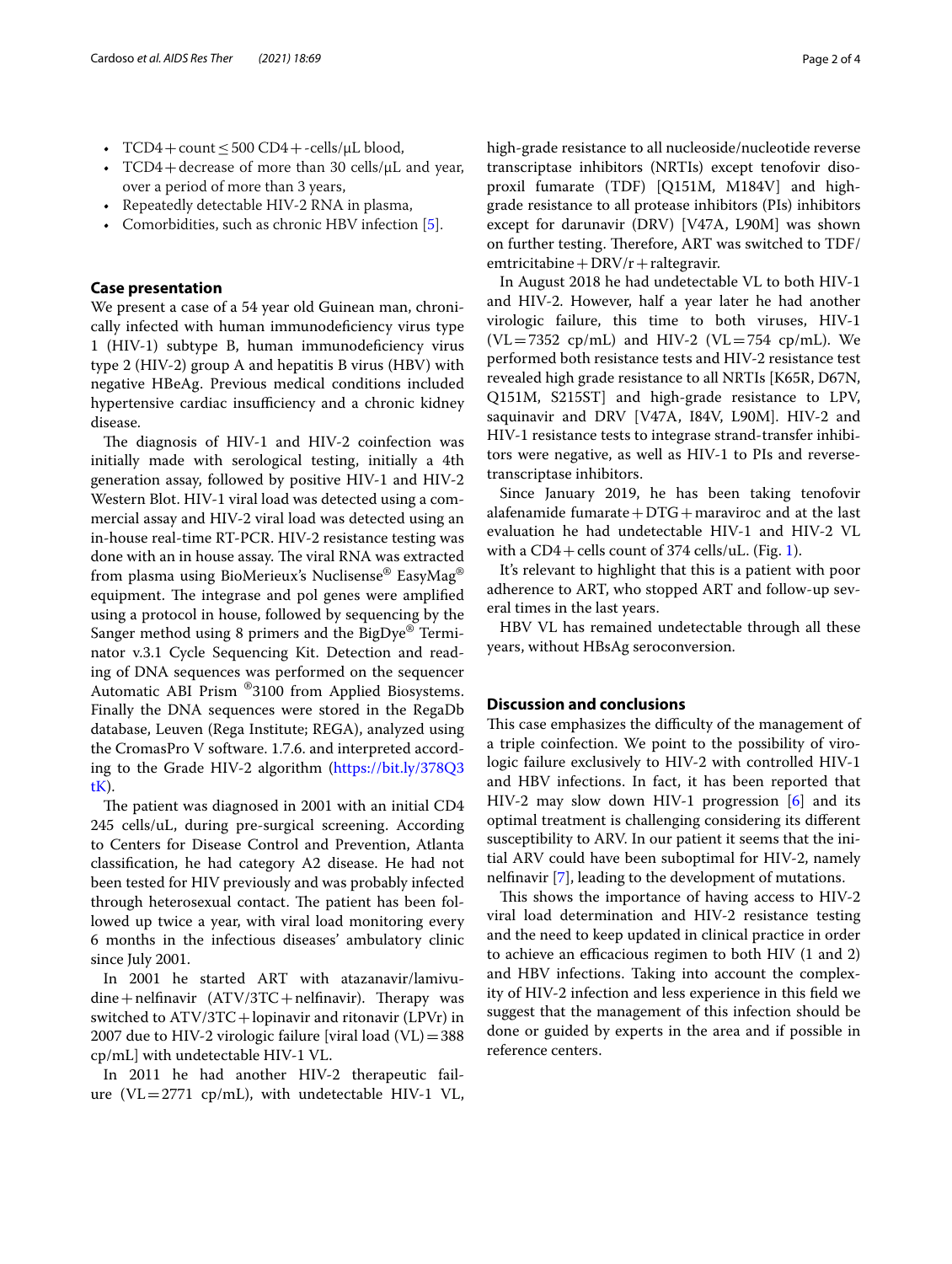

<span id="page-2-3"></span>The level of detection illustrated is<20 copies/mL for HIV-1,<40 copies/mL for HIV-2 and<20 copies/mL for HBV. Lamivudine (3TC), atazanavir (ATV), darunavir (DRV), dolutegravir (DTG), emtricitabine (FTC) hepatitis B virus (HBV), hepatitis B virus (HBV), human immunodefciency virus type 1 (HIV-1), human immunodefciency virus type 2 (HIV-2), lopinavir (LPV), maraviroc (MVC), nelfnavir (NFV), raltegravir (RAL), tenofovir alafenamide fumarate (TAF), tenofovir disoproxil fumarate (TDF), viral load (VL)

# **Abbreviations**

3TC: Lamivudine; ART: Antiretroviral therapy; ATV: Atazanavir; DRV: Darunavir; HBV: Hepatitis B virus; HIV-1: Human immunodefciency virus type 1; HIV-2: Human immunodefciency virus type 2; LPV: Lopinavir; NRTIs: Nucleoside/ nucleotide reverse transcriptase inhibitors; PIs: Protease inhibitors; r: Ritonavir; TDF: Tenofovir disoproxil fumarate; VL: Viral load.

#### **Acknowledgements**

We acknowledge Nuno Taveira for suggestions and revision of this manuscript.

#### **Authors' contributions**

MC, JV, TB and KM were physicians of the patient, all contributed in the discussion, management of patient and writing of the paper. ID, FG and PG work in the laboratory, executing and interpreting the resistance test presented and contributed to the writing of the paper. All authors read and approved the final manuscript.

# **Funding**

This research received no external funding.

#### **Availability of data and materials**

Not applicable.

# **Declarations**

#### **Ethics approval and consent to participate**

Ethical approval was not required.

#### **Consent for publication**

The patient gave written consent for the publication of the data presented in this clinical case.

#### **Competing interests**

The authors declare that they have no competing interests.

# **Author details**

<sup>1</sup> Serviço de Doenças Infeciosas e Medicina Tropical, Hospital De Egas Moniz - Centro Hospitalar Lisboa Ocidental, 1349-019 Lisbon, Portugal. <sup>2</sup>Laboratório de Biologia Molecular, LMCBM, SPC.HEM - Centro Hospitalar Lisboa Ocidental, 1349-019 Lisbon, Portugal. 3Centro de Investigação Interdisciplinar Egas Moniz, CiiEM, ISCSEM, 2829-511 Almada, Portugal.

# Received: 11 December 2020 Accepted: 23 September 2021

### **References**

- <span id="page-2-0"></span>1. Landman R, Damond F, Gerbe J, Brun-Vezinet F, Yeni P, Matheron S. Immunovirological and therapeutic follow up of HIV-1/HIV-2 dually seropositive patients. AIDS. 2009;23:423–43.
- <span id="page-2-1"></span>2. Campbell-Yesufu OT, Gandhi RT. Update on human immunodefciency virus (HIV)-2 infection. Clin Infect Dis. 2011;52(6):780–7.
- <span id="page-2-2"></span>3. European Guidelines for treatment of HIV infected adults in Europe. (version 10.0). European AIDS Clinical Society. 2019.